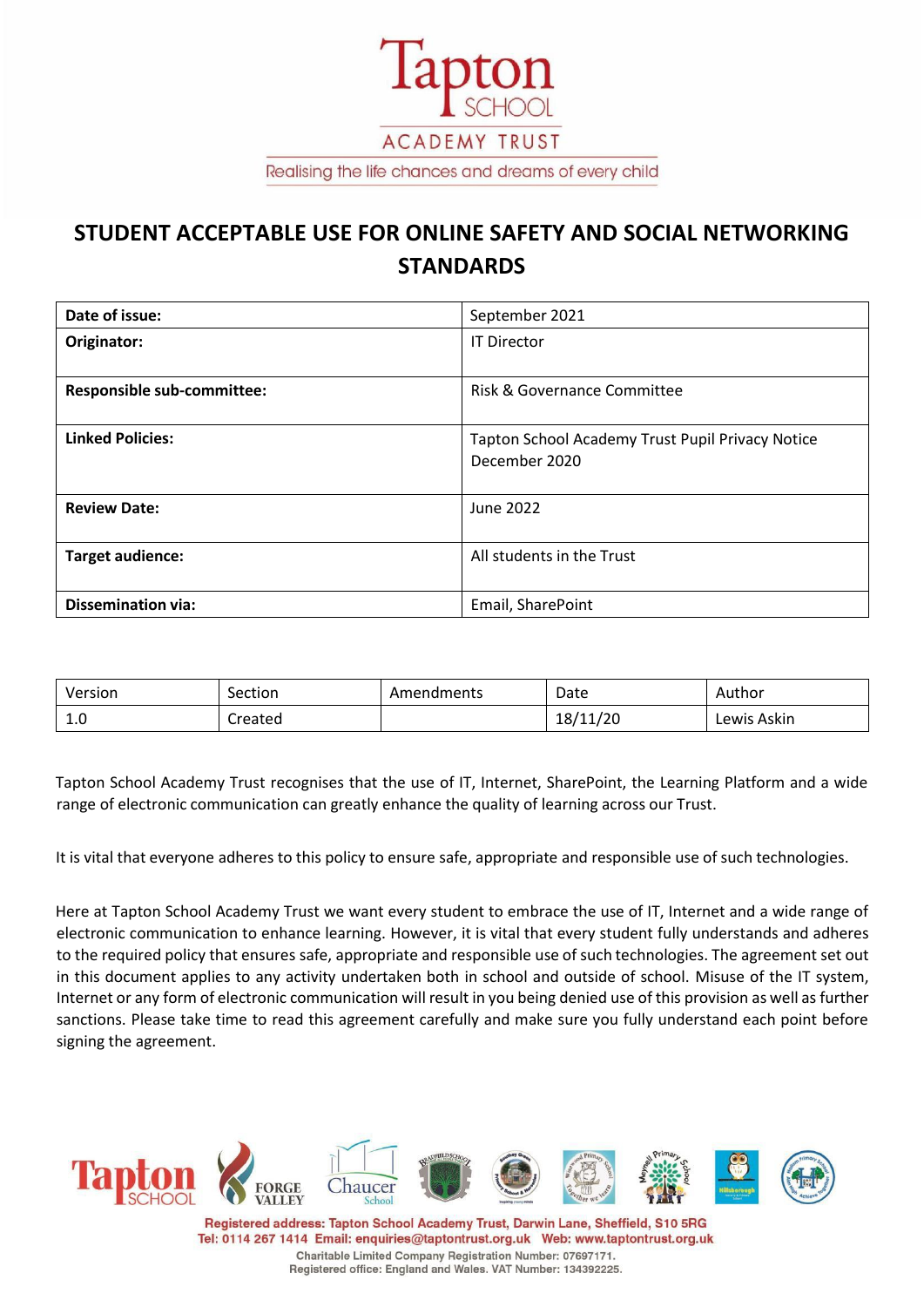## **Acceptable Use**

## This applies to school devices and personal devices being used in school and also school/Trust owned devices being **used at home**

I will

- only access the school's IT systems and Internet via my own username and password.
- keep my password safe and not share it with other people.
- ask the IT team to check any attachments or links before I click on them if I don't know that they are safe.
- if given permission to use my own device in school ask the IT team to check the device I want to link to the school IT before I do it to make sure there are no viruses.
- follow guidelines for safe use of the Internet.
- report any materials or conduct which I feel is unacceptable to the Teacher or IT Team.
- only use my own device in school if I have permission.
- immediately report any IT damage or faults.

## I will not

- damage school IT on purpose.
- download IT viruses on purpose.
- play computer games during the school day unless I have been directed to do so by a teacher.
- alter or delete another person's files.
- use chat rooms and social networking sites during the school day.
- put personal information on-line (this could include names, addresses, email, telephone numbers, age, gender, educational details, financial details etc).
- do anything online which is offensive, hurtful or otherwise upsetting to another person.
- post anonymous messages or forward chain letters.
- use inappropriate language.
- take, publish or share pictures or videos of anyone without their permission.
- use school IT for personal use without a teacher's permission.
- copy someone else's school work and pretend it is my own.
- access inappropriate materials such as pornographic, racist or offensive material.
- install or attempt to install or store programmes on any school device.
- try to alter computer settings.
- will not try to upload, download or access any materials which are illegal or inappropriate or may cause harm or distress to others.
- use any programs or software that might allow me to bypass the filtering/security systems.

## I understand that

- school will monitor my use of the systems, devices and digital communications. School may share this information with my parents/carers, the police or other agencies depending upon the severity of the incident. School may check my school documents for viruses and unsuitable material at any time.
- if I use my own devices in the school, I will follow the rules set out in this agreement.
- I am responsible for my actions, both in and out of school.



Registered address: Tapton School Academy Trust, Darwin Lane, Sheffield, S10 5RG Tel: 0114 267 1414 Email: enquiries@taptontrust.org.uk Web: www.taptontrust.org.uk Charitable Limited Company Registration Number: 07697171. Registered office: England and Wales. VAT Number: 134392225.